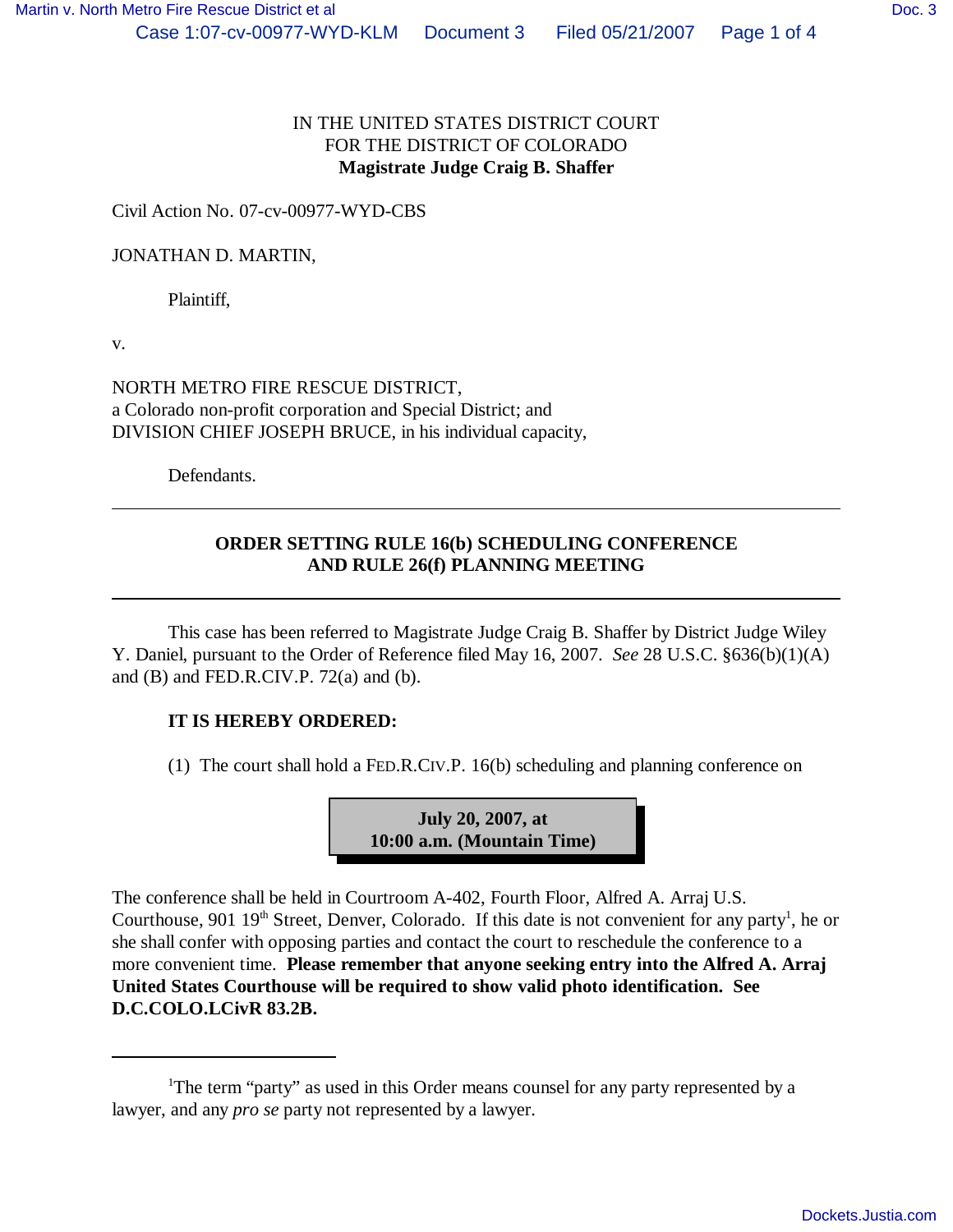A copy of instructions for the preparation of a scheduling order and a form scheduling order can be downloaded from the Court's website at www.co.uscourts.gov/forms-frame.htm (Click on "Civil Forms" in the blue box at the top of the screen and scroll down to the bold heading "Standardized Order Forms"). Parties shall prepare the proposed scheduling order in accordance with the Court's form.

The parties shall submit their proposed scheduling order, pursuant to District of Colorado Electronic Case Filing ("ECF") Procedures V.L., on or before:



Attorneys and/or *pro se* parties not participating in ECF shall submit their proposed scheduling order on paper to the Clerk's Office. However, if any party in the case is participating in ECF, it is the responsibility of that party to submit the proposed scheduling order pursuant to the District of Colorado ECF Procedures.

The plaintiff shall notify all parties who have not yet entered an appearance of the date and time of the scheduling/planning conference, and shall provide a copy of this Order to those parties.

(2) In preparation for the scheduling/planning conference, the parties are directed to confer in accordance with FED.R.CIV.P. 26(f), on or before:

**June 29, 2007**

The court strongly encourages the parties to meet face to face, but should that prove impossible, the parties may meet by telephone conference. All parties are jointly responsible for arranging and attending the Rule 26(f) meeting.

During the Rule 26(f) meeting, the parties shall discuss the nature and basis of their claims and defenses and the possibilities for a prompt settlement or resolution of the case, make or arrange for the disclosures required by FED.R.CIV.P. 26(a)(1), and develop their proposed scheduling/discovery plan. The parties should also discuss the possibility of informal discovery, such as conducting joint interviews with potential witnesses, joint meetings with clients, depositions via telephone, or exchanging documents outside of formal discovery.

In those cases in which: (i) the parties' substantive allegations involve extensive computer-generated records; (ii) a substantial amount of disclosure or discovery will involve information or records in electronic form (*i.e.,* e-mail, word processing, databases); (iii) expert witnesses will develop testimony based in large part on computer data and/or modeling; or (iv) any party plans to present a substantial amount of evidence in digital form at trial, the parties shall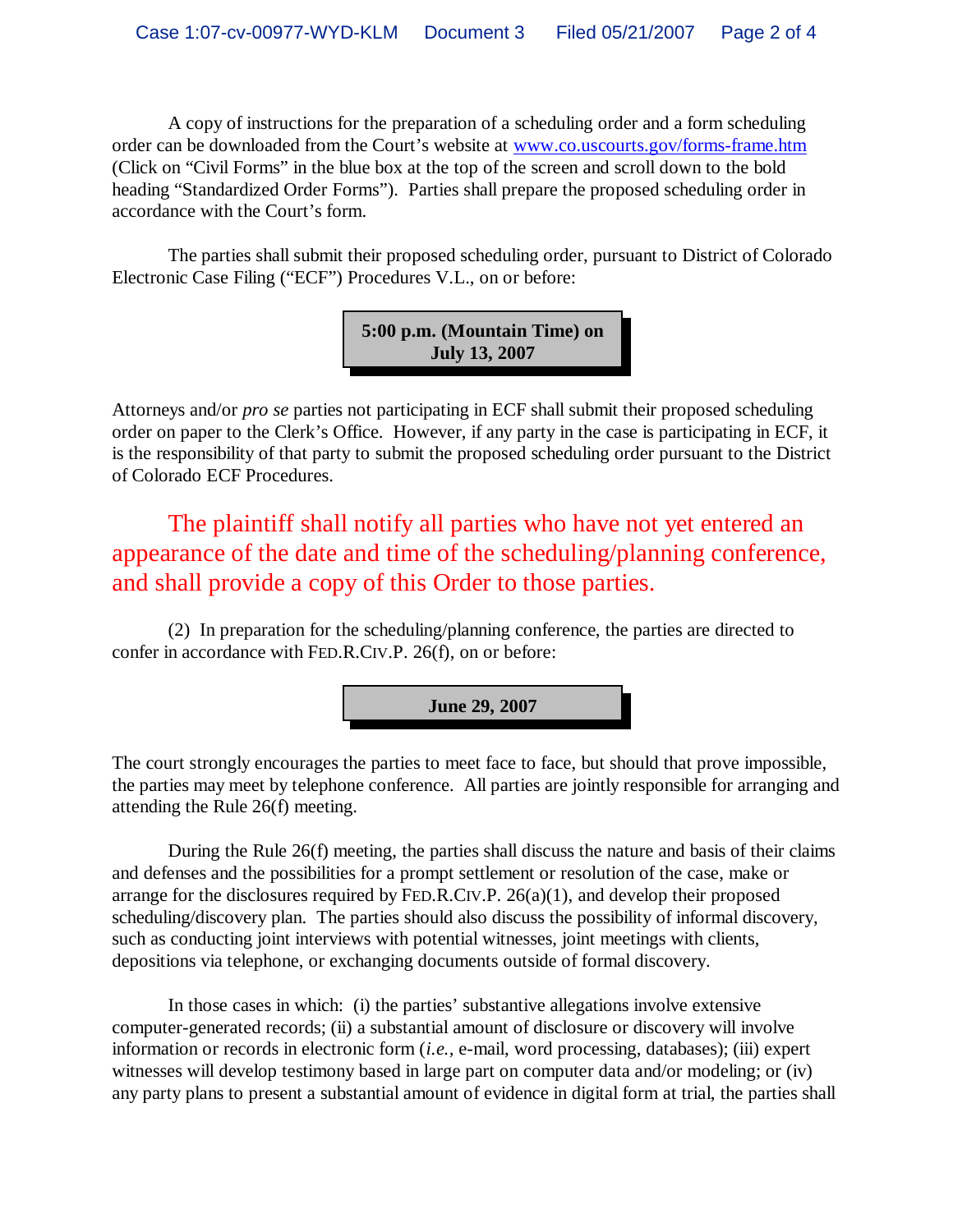confer regarding steps they can take to preserve computer records and data, facilitate computerbased discovery and who will pay costs, resolve privilege issues, limit discovery costs and delay, and avoid discovery disputes relating to electronic discovery. The parties shall be prepared to discuss these issues, as appropriate, in the proposed Scheduling Order and at the scheduling and planning conference.

These are the minimum requirements for the Rule 26(f) meeting. The parties are encouraged to have a comprehensive discussion and are required to approach the meeting cooperatively and in good faith. The parties are reminded that the purpose of the Rule 26(f) meeting is to expedite the disposition of the action, discourage wasteful pretrial activities, and improve the quality of any eventual trial through more thorough preparation. The discussion of claims and defenses shall be a substantive, meaningful discussion.

The parties are reminded that pursuant to FED.R.CIV.P. 26(d), no discovery shall be sought prior to the Rule 26(f) meeting.

(3) The parties shall comply with the mandatory disclosure requirements of FED.R.CIV.P.  $26(a)(1)$  on or before:

**July 13, 2007**

Counsel and parties are reminded that mandatory disclosure requirements encompass computerbased evidence which may be used to support claims or defenses. Mandatory disclosures must be supplemented by the parties consistent with the requirements of FED.R.CIV.P. 26(e). Mandatory disclosures and supplementation are not to be filed with the Clerk of the Court.

(4) This matter also is referred to Magistrate Judge Shaffer for settlement purposes and with the authority to convene such settlement conferences and direct related procedures as may facilitate resolution of this case. The scheduling and planning conference is not a settlement conference, and no client representative is required to appear. Nonetheless, to facilitate an early evaluation for the possibility of settlement, parties participating in ECF shall e-mail a *brief* (15 pages or less, including any attachments) Confidential Settlement Statement in PDF format to **Shaffer\_Chambers@cod.uscourts.gov** on or before **5:00 p.m. (Mountain Time) on July 13**, **2007**. This statement shall briefly outline the facts and issues involved in the case, and the possibilities for settlement, including any settlement authority from the client. Confidential settlements that are <u>over</u> fifteen (15) pages are to be submitted to the court as hard copies and shall be delivered to the office of the Clerk of the Court in an envelope marked "PRIVATE PER MAGISTRATE JUDGE SHAFFER'S ORDERS".

Attorneys and/or *pro se* parties not participating in ECF shall submit a single copy of their confidential settlement statement, on paper and marked "Personal and Confidential," either by hand delivery to the Clerk's Office or mailed directly to Magistrate Judge Shaffer at 901 19<sup>th</sup> Street, Denver, Colorado 80294.